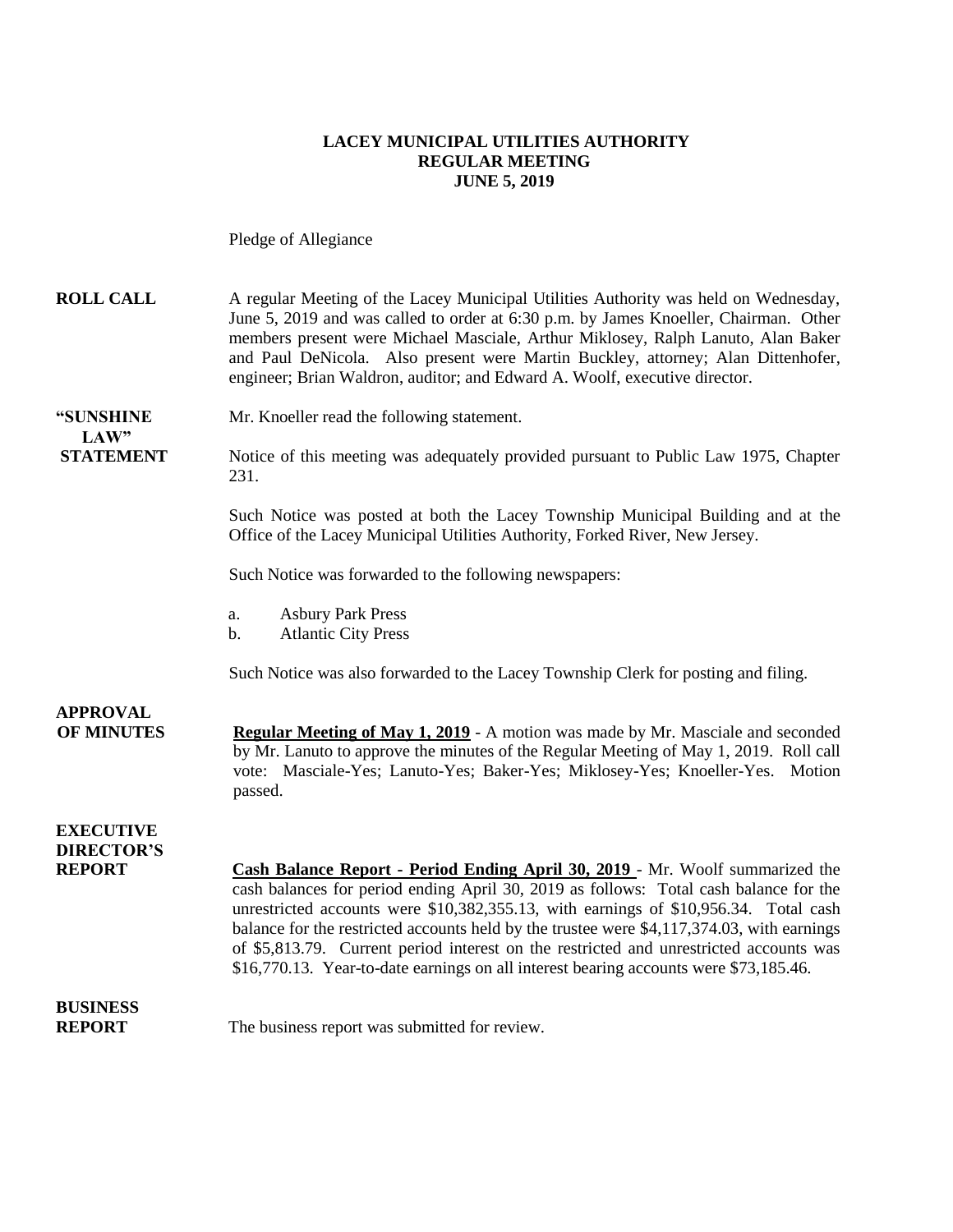### **ENGINEER'S**

**REPORT Resolution 2019-35 – Performance Guarantee Reduction – Harbor Run – Ridgemont Homes, Inc.** – On recommendation by the engineer, a motion was made by Mr. Masciale and seconded by Mr. Miklosey to adopt *Resolution 2019-35, Resolution of the Lacey Municipal Utilities Authority, County of Ocean, State of New Jersey, Performance Guarantee Reduction – Water and Sewer Systems, Harbor Run Major Subdivision, Phase 1, Ridgemont Homes, Inc., Blocks 1721.02, Various Lots.* Roll call vote: Masciale-Yes; Miklosey-Yes; Baker-Yes; Lanuto-Yes; Knoeller-Yes. Motion passed.

> **New Administration Building** – Mr. Dittenhofer stated construction of the administration building is complete. A CO was issued by the Township, however, punch list items still remain with the contractor. Punch list items are on-going at this time.

> **Sanitary Sewer Clean and Televise** – Mr. Dittenhofer stated his office is preparing plans and specifications to have the three main sanitary sewer trunk lines cleaned and televised. The three locations will include the northern line at Bay Way extending west, the central line at Nautilus Boulevard extending south and the southern line at Beach Boulevard extending west.

> **Water Tank No. 1 Repainting** – Mr. Dittenhofer stated a tank inspection of the exterior and interior of the tank was performed on March 19, 2019. His office is currently preparing specifications for the repainting of the tank.

# **ATTORNEY'S**

**REPORT Rate Hearing 2019** - Mr. Buckley stated his office attended and acted as Hearing Officer with regard to the Rate Study, which has been successfully completed. The rates are to go into effect in accordance with the time period set forth in the Resolution.

> **Exelon Corporation** – Mr. Buckley stated his office reviewed correspondence from Remington & Vernick concerning the property owner.

**AUDITOR'S**

**REPORT** Accountant's Status Report – Month Ended April 30, 2019 – Mr. Waldron reported water and sewer revenues had an unfavorable variance for the month. Sewer and water expenses had a favorable variance for the month and year to date. Sewer and water user charges were both unfavorable for the month.

#### **CORRESPONDENCE**

**Waltrous/Minucci, Daytona Rd.** - Requesting relief of utility bill, due to high usage. Since the high usage was due to irrigation, a motion was made by Mr. Masciale and seconded by Mr. Miklosey to offer a payment program to pay outstanding balance of utility bill. Roll call vote: Masciale-Yes; Miklosey-Yes; Baker-Yes; Lanuto-Yes; Knoeller-Yes. Motion passed.

**Barbara Woods, Joffre Rd.** - Requesting a payment plan to pay outstanding utility bill. A motion was made by Mr. Miklosey and seconded by Mr. Lanuto to offer payment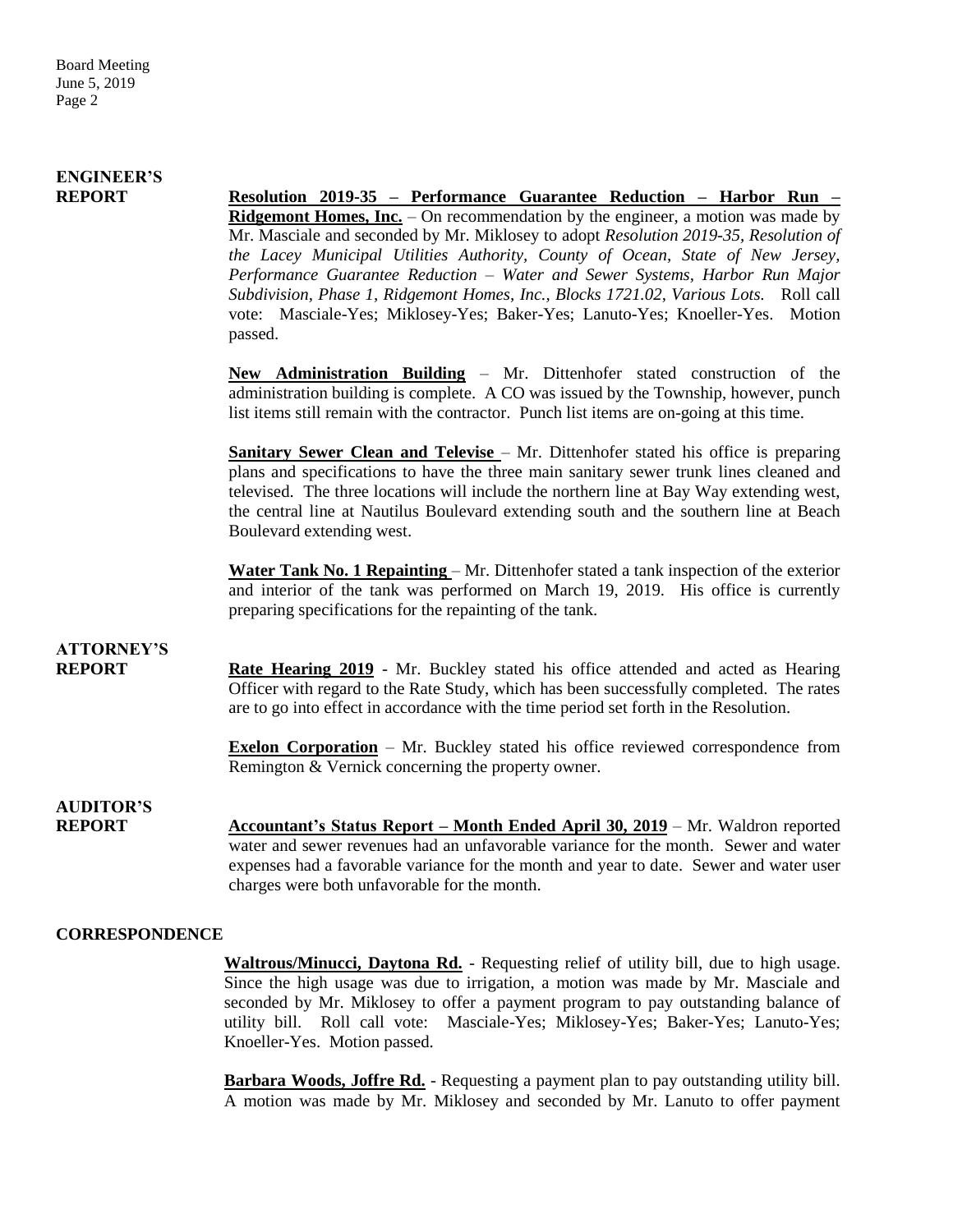Board Meeting June 5, 2019 Page 3

> program to pay outstanding balance of utility bill. Roll call vote: Miklosey-Yes; Lanuto-Yes; Baker-Yes; Masciale-Yes; Knoeller-Yes. Motion passed.

> **Michael Neivdomski, Clearwater Dr.** - Requesting relief of utility bill, due to pipe leak in crawl space. Since the water from the leak did not go into the sewer system, a motion was made by Mr. Masciale and seconded by Mr. Lanuto to grant a credit adjustment on the sewer charges in the amount of \$527.05 (73,000 gallons). Roll call vote: Masciale-Yes; Lanuto-Yes; Baker-Yes; Miklosey-Yes; Knoeller-Yes. Motion passed.

> **Paul Hugerich, Rowe St.** – Requesting relief of utility bill, due to outside pipe leak. Since the water from the leak did not go into the sewer system, a motion was made by Mr. Miklosey and seconded by Mr. Lanuto to grant a credit adjustment on the sewer charges in the amount of \$528.50 (89,000 gallons). Roll call vote: Miklosey-Yes; Lanuto-Yes; Baker-Yes; Masciale-Yes; Knoeller-Yes. Motion passed.

# **OLD**

**BUSINESS** There was no old business to discuss.

### **NEW**

**BUSINESS** There was no new business to discuss.

#### **PUBLIC BUSINESS/**

**COMMENT** There was no public comment.

# **PAYMENT OF**

**VOUCHERS WHEREAS**, the members of the Lacey Municipal Utilities Authority carefully examined all vouchers presented for payment of claims;

> **NOW, THEREFORE, BE IT RESOLVED** by the Lacey Municipal Utilities Authority that:

> 1. Said vouchers in the sum of \$974,796.81 be and the same are hereby approved to be paid.

2. Said vouchers are listed on the attached computer check register.

A motion was made by Mr. Miklosey and seconded by Mr. Baker to adopt the above Resolution. Roll call vote: Miklosey-Yes; Baker-Yes; Lanuto-Yes; Masciale-Yes; Knoeller-Yes. Motion passed.

**ADJOURNMENT** There being no further business to discuss, the meeting was adjourned at 7:00 p.m.

Respectfully submitted,

Michele Kennedy Executive Secretary